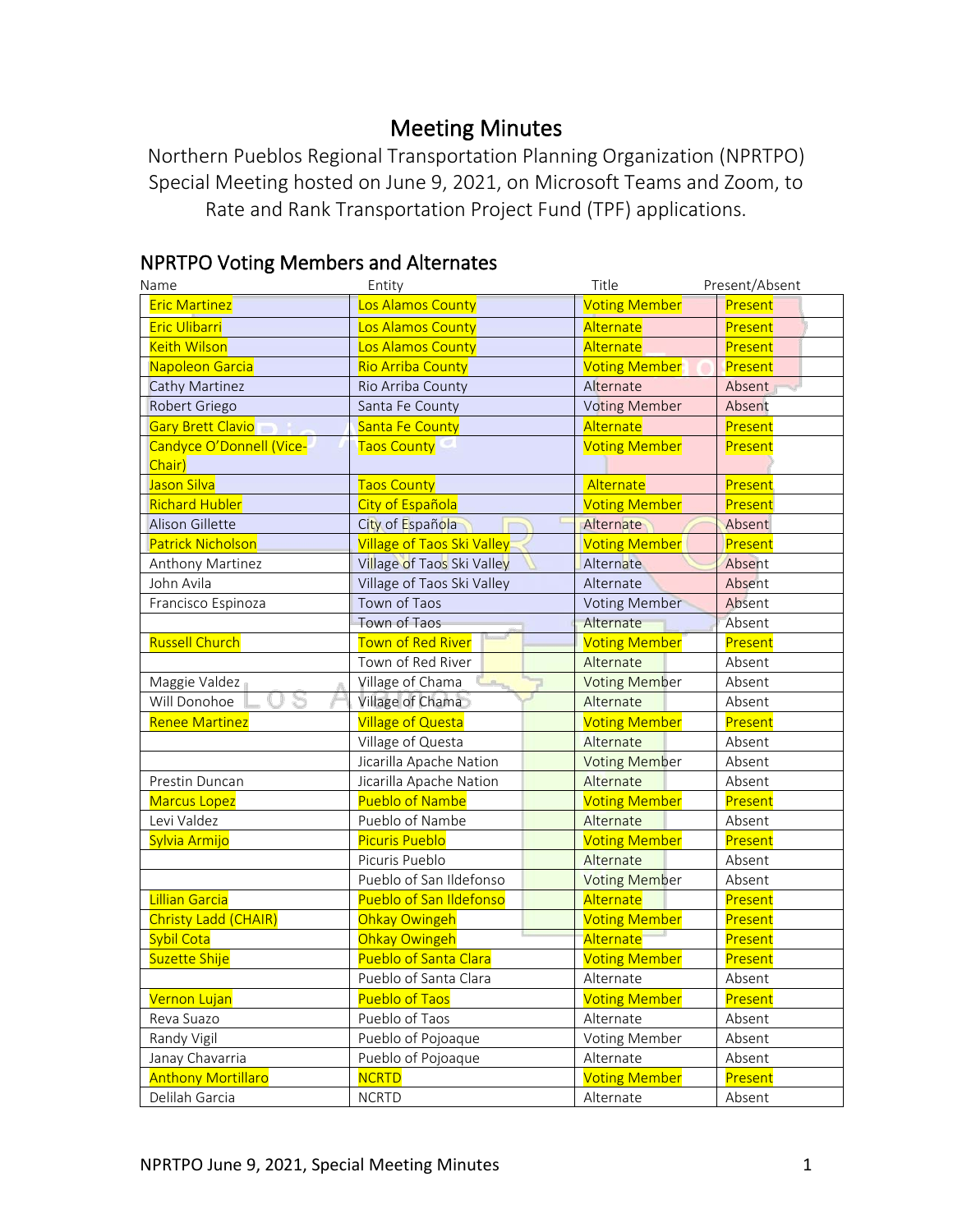# NCNMEDD/NPRTPO Staff

| Lesah Sedillo | NCNMEDD Community Development Director |
|---------------|----------------------------------------|
| Paul Sittig   | <b>NCNMEDD Transportation Planner</b>  |

# NMDOT Staff

James Mexia NMDOT Technical Support Engineer Joseph Moriarty NMDOT Planning Liaison

#### Guests

Emma Polhemus NCRTD Lynda Perry Town of Taos Brent Jaramillo Taos County

Mark Gallegos **Village of Questa** Carl Colonius **Enchanted Circle Trails Association** 

## I. Call Meeting to Order

Chairwoman Ladd, Ohkay Owingeh, called the meeting to order at 10:16 AM, via Microsoft Teams.

## II. Pledge of Allegiance

Chairwoman Ladd, Ohkay Owingeh, called on Keith Wilson, Los Alamos County, to lead the pledge of allegiance.

## III. Opening Prayer

Chairwoman Ladd, Ohkay Owingeh, called on Ron Shutiva, NMDOT Tribal Liaison, to lead the opening prayer. Mr. Shutiva noted that he would be attending three different meetings this morning, and would not be able to attend the entirety of this meeting. He also brought up the issue of NMDOT's Transportation Project Fund (TPF) prohibiting prior or future federal funds, which is especially an issue for the Tribes who receive and utilize federal funds, in addition to entities who have received federally funded road safety audits (RSAs) but have yet to have the suggested safety improvements funded. Mr. Shutiva also noted that those entities who had previously received federal funds would need to de-federalize to be eligible for TPF funding, and he was looking for Clarissa Martinez to provide additional clarification and direction on these matters. He noted that tribes would have to meet all federal requirements if they used Tribal Transportation Project (TTP) funding, and they are aware of that. Mr. Shutiva also provided clarification that Taos Pueblo's proposed TPF project does not tie into the scope of the project with prior federal funding.

Chairwoman Ladd offered to host the Zoom meeting at this time. She sent the link to Paul Sittig, NCNMEDD, and he distributed the new link to everyone who had received the initial NPRTPO special rating and ranking meeting invitation. At this point, the meeting shifted to a new Zoom meeting.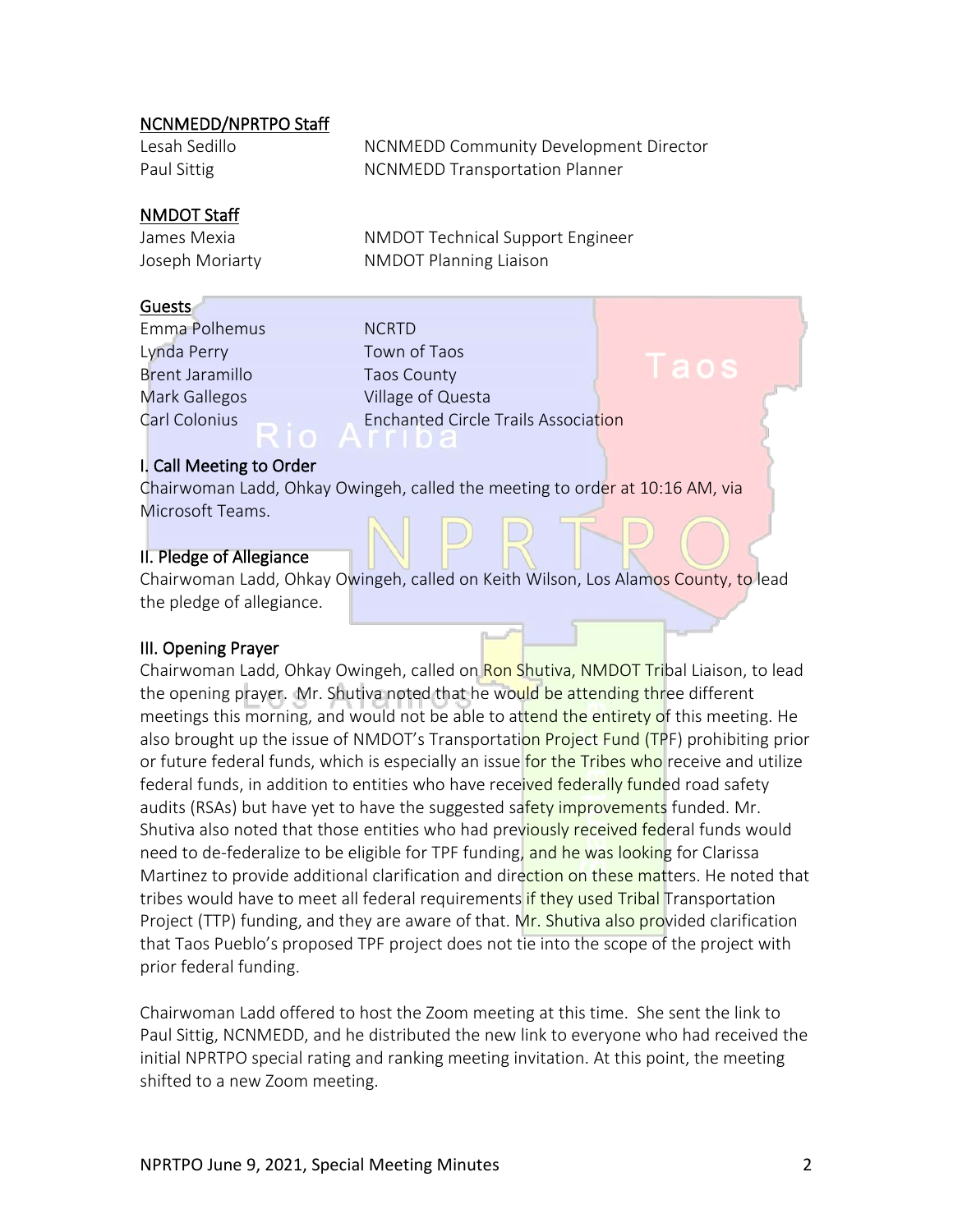# IV. Welcome and Introductions/Public Comments:

Chairwoman Ladd, Ohkay Owingeh, re-started the meeting on Zoom. She asked if there were any members of the public, and there were none.

# V. Roll Call:

Chairwoman Ladd, Okay Owingeh, called on Mr. Sittig to conduct the roll call.

| Name                     | Entity                     | <b>Voting Member or Alternate</b> |
|--------------------------|----------------------------|-----------------------------------|
| Keith Wilson             | Los Alamos County          | Alternate                         |
| Gary Brett Clavio        | Santa Fe County            | Alternate                         |
| Napoleon Garcia          | Rio Arriba County          | <b>Voting Member</b>              |
| Vice-Chairwoman Candyce  | <b>Taos County</b>         | <b>Voting Member</b>              |
| O'Donnell                |                            |                                   |
| <b>Richard Hubler</b>    | City of Española           | <b>Voting Member</b>              |
| <b>Patrick Nicholson</b> | Village of Taos Ski Valley | <b>Voting Member</b>              |
| <b>Russell Church</b>    | Town of Red River          | <b>Voting Member</b>              |
| <b>Renee Martinez</b>    | Village of Questa          | <b>Voting Member</b>              |
| Sylvia Armijo            | Picuris Pueblo             | <b>Voting Member</b>              |
| Chairwoman Christy Ladd  | Ohkay Owingeh              | <b>Voting Member</b>              |
| Suzette Shije            | Pueblo of Santa Clara      | Voting Member                     |
| Vernon Lujan             | Pueblo of Taos             | <b>Voting Member</b>              |
| Anthony Mortillaro       | <b>NCRTD</b>               | <b>Voting Member</b>              |

# VI. Approval of the Agenda:

Chairwoman Ladd, Ohkay Owingeh, asked if there were revisions or changes proposed for the agenda. None were requested. Motion made by Richard Hubler, City of Española, seconded by Patrick Nicholson, Village of Taos Ski Valley. Motion passed.

Roll Call Vote:

| Name                              | <b>Entity</b>              | Vote    |
|-----------------------------------|----------------------------|---------|
| Keith Wilson                      | Los Alamos County          | Yes     |
| Napoleon Garcia                   | Rio Arriba County          | Yes     |
| Gary Brett Clavio                 | Santa Fe County            | Yes     |
| Vice-Chairwoman Candyce O'Donnell | Taos County                | Yes     |
| Richard Hubler                    | City of Española           | Yes     |
| Patrick Nicholson                 | Village of Taos Ski Valley | Yes     |
| Russell Church                    | Town of Red River          | Yes     |
| Renee Martinez                    | Village of Questa          | Yes     |
| Sylvia Armijo                     | Picuris Pueblo             | Yes     |
| Chairwoman Christy Ladd           | Ohkay Owingeh              | Yes     |
| Suzette Shije                     | Pueblo of Santa Clara      | Yes     |
| Vernon Lujan                      | Pueblo of Taos             | Abstain |
| Anthony Mortillaro                | <b>NCRTD</b>               | Yes     |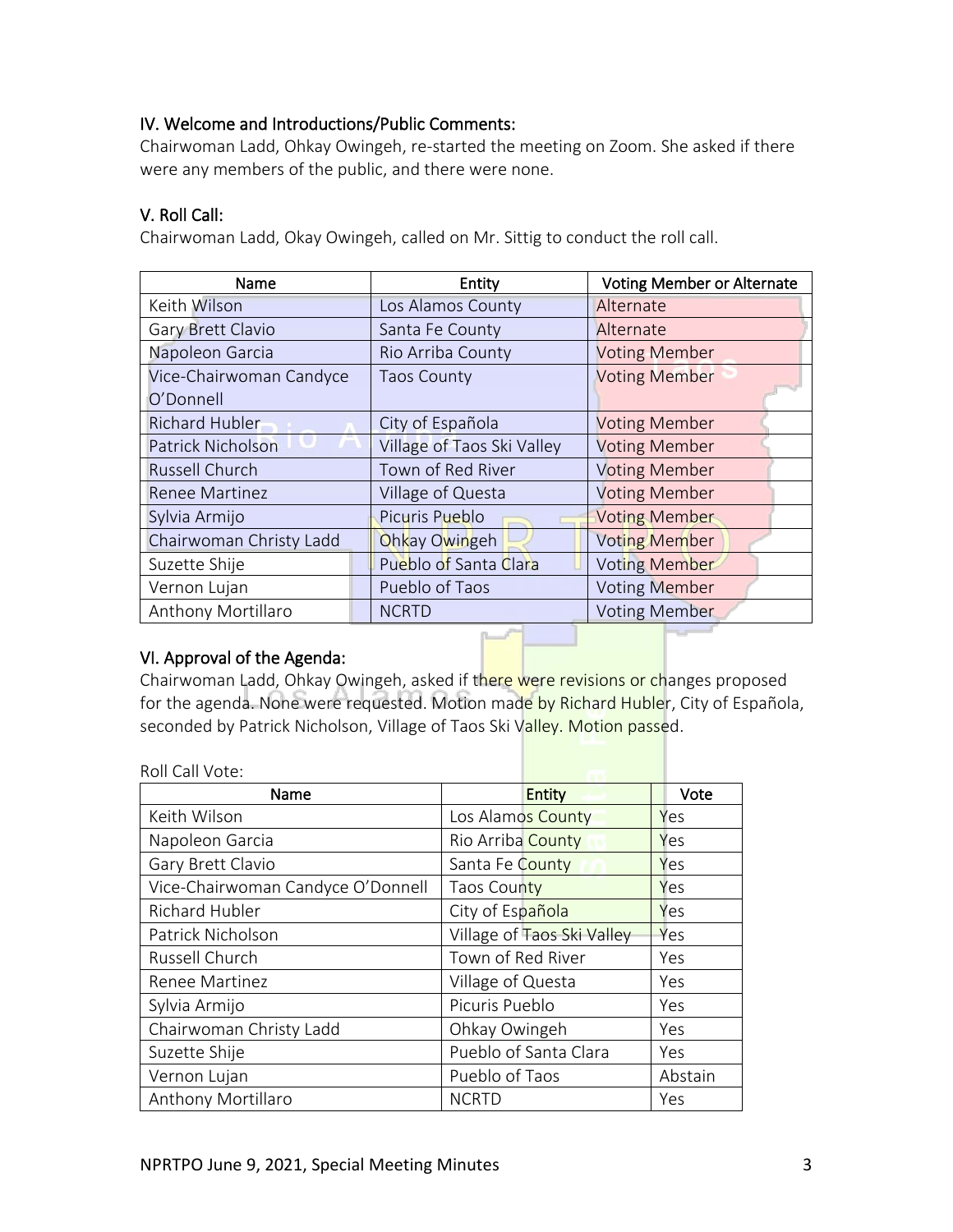# VII. Approval of the Minutes: April 7, 2021

Chairwoman Ladd, Ohkay Owingeh, asked if there were changes to the minutes, and noted that she had none. Motion to approve as presented Vice-Chairwoman Candyce O'Donnell, seconded by Anthony Mortillaro, NCRTD. Motion passed unanimously.

| Name                                             | Entity                       | Vote       |  |
|--------------------------------------------------|------------------------------|------------|--|
| Keith Wilson                                     | Los Alamos County            | Yes        |  |
| Napoleon Garcia                                  | Rio Arriba County            | Yes        |  |
| <b>Gary Brett Clavio</b>                         | Santa Fe County              | <b>Yes</b> |  |
| Vice-Chairwoman Candyce O'Donnell                | <b>Taos County</b>           | Yes        |  |
| <b>Richard Hubler</b>                            | City of Española             | Yes        |  |
| Patrick Nicholson                                | Village of Taos Ski Valley   | Yes        |  |
| Russell Church                                   | Town of Red River            | <b>Yes</b> |  |
| Renee Martinez                                   | Village of Questa            | <b>Yes</b> |  |
| Sylvia Armijo                                    | Picuris Pueblo               | <b>Yes</b> |  |
| Chairwoman Christy Ladd                          | Ohkay Owingeh                | Yes.       |  |
| Suzette Shije                                    | <b>Pueblo of Santa Clara</b> | Yes        |  |
| Vernon Lujan                                     | Pueblo of Taos               | Yes        |  |
| Anthony Mortillaro                               | <b>NCRTD</b>                 | Yes        |  |
| Vernon Lujan indicated his approval in the chat. |                              |            |  |

#### Roll Call Vote:

## VIII. Title VI Plan

Paul Sittig, NCNNMEDD, provided an overview of the purpose and role of the Title VI plan, which is reviewed and approved every three years, or as needed. He highlighted the following items to correct:

- Dates and signatory on the cover letter, and on page 6,
- NCNMEDD contact phone numbers on page 9 and 10,
- NMDOT office address on page 13, and
- NCNMEDD contact name in the Appendix "Title VI Complaint Form".

He also noted that this plan is references the FAST Act, which could be changed with new federal transportation authorization bill. Also noted that Public Participation Plan (PPP) is referenced in this document, thought the PPP is every five years (adopted in 2018, up for review in 2023). Richard Hubler, City of Española, stated that the plan seemed suitable and appropriate, as City is developing it's Title VI plan at this time.

Motion made by Richard Hubler, City of Española, with a second by Keith Wilson, Los Alamos County. Motion passed unanimously. Chairwoman Ladd asked for Mr. Sittig to send her a clean copy with the revisions incorporated for her final signature.

Roll Call:

| Name         | Entity            | Vote |
|--------------|-------------------|------|
| Keith Wilson | Los Alamos County | Yes  |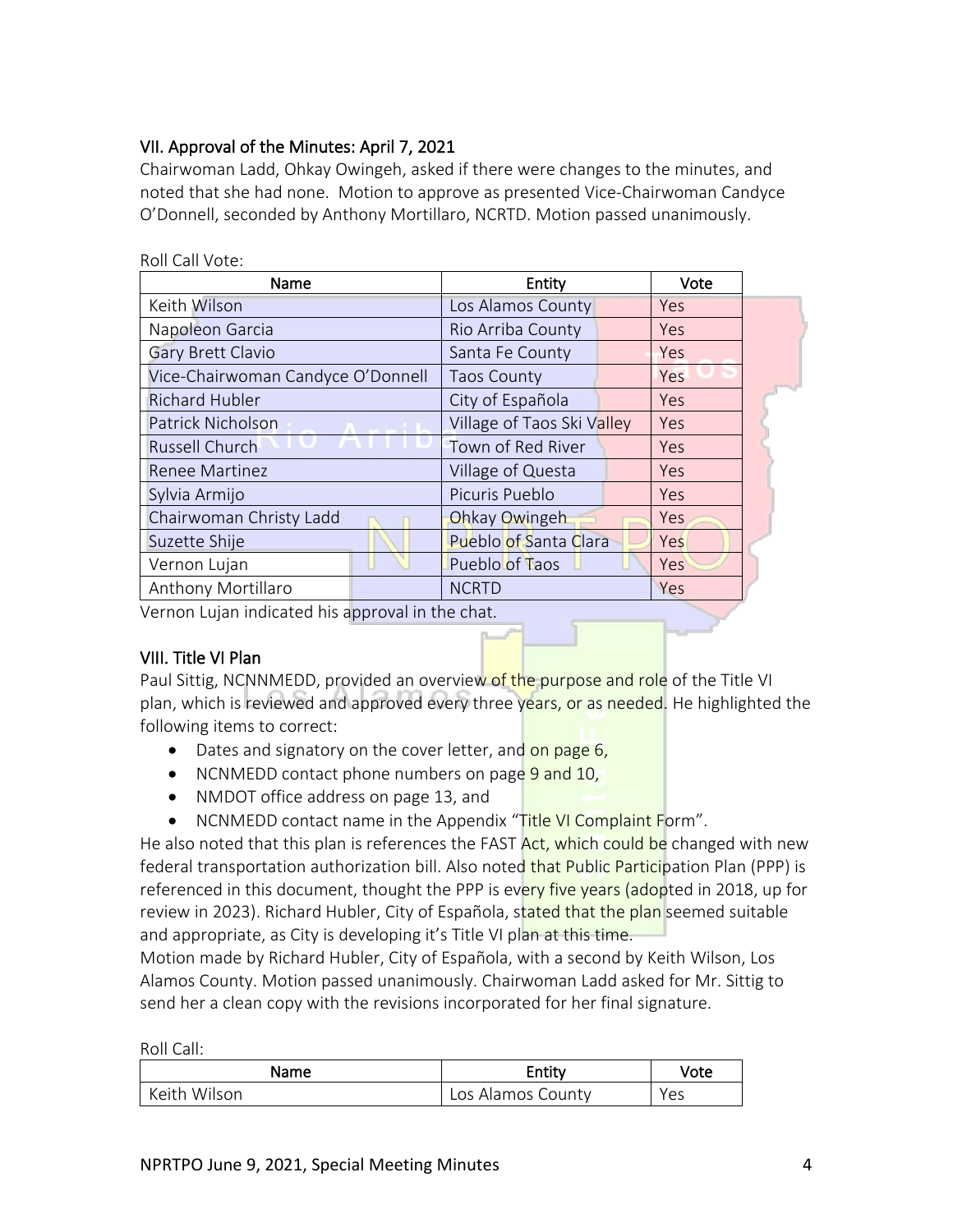| Napoleon Garcia                   | Rio Arriba County          | Yes        |  |
|-----------------------------------|----------------------------|------------|--|
| Name                              | Entity                     | Vote       |  |
| Gary Brett Clavio                 | Santa Fe County            | Yes        |  |
| Vice-Chairwoman Candyce O'Donnell | <b>Taos County</b>         | Yes        |  |
| <b>Richard Hubler</b>             | City of Española           | Yes        |  |
| Patrick Nicholson                 | Village of Taos Ski Valley | Yes        |  |
| Russell Church                    | Town of Red River          | Yes        |  |
| Renee Martinez                    | Village of Questa          | Yes        |  |
| Sylvia Armijo                     | Picuris Pueblo             | <b>Yes</b> |  |
| Chairwoman Christy Ladd           | Ohkay Owingeh              | <b>Yes</b> |  |
| Suzette Shije                     | Pueblo of Santa Clara      | <b>Yes</b> |  |
| Vernon Lujan                      | Pueblo of Taos             | Yes        |  |
| <b>Anthony Mortillaro</b>         | <b>NCRTD</b>               | <b>Yes</b> |  |
|                                   |                            |            |  |

# IX. Action/Approval: TPF rating and ranking

Paul Sittig, NCNMEDD, facilitated presentations by tribal and local agencies who were applying for the 2022 Transportation Project Funds. Ten presentations were scheduled, in addition to the 16 projects that were presented to the Northern Pueblos RTPO board on February 3, 2021, as part of the NPRTPO RTIPR and State List Project Rating and Ranking.

## Roadway projects

- **1. Los Alamos County – Canyon Road**
	- a. Presented by Keith Wilson, County public works project manager, along with Eric Martinez, County engineer, and Eric Ulibarri, Senior Engineer
- **2. Ohkay Owingeh – Highway 74/PoPay Avenue Intersection**
	- a. Presented by Chairwoman Ladd, with Ben Lujan, Public Works Director
- **3. Village of Questa – Embargo Road**
	- a. Presented by Renee Martinez, Administrator, with Mark Gallegos, Mayor
- **4. Town of Red River – High Street Improvement**
	- a. Russell Church withdrew the project, to focus the Town's sidewalk project in the 2022 TPF call for projects
- **5. Village of Taos Ski Valley – Twining Road**
	- a. Presented by Patrick Nicholson
- **6. Taos Pueblo – Rio Lucero Road**
	- a. Presented by Vernon Lujan
- **7. Town of Taos – Camino del Medio**
	- a. Presented by Francisco "French" Espinoza

Marcus Lopez, Pueblo of Nambe, joined in the middle of the discussion of the Village of Taos Ski Valley's Twining Road project.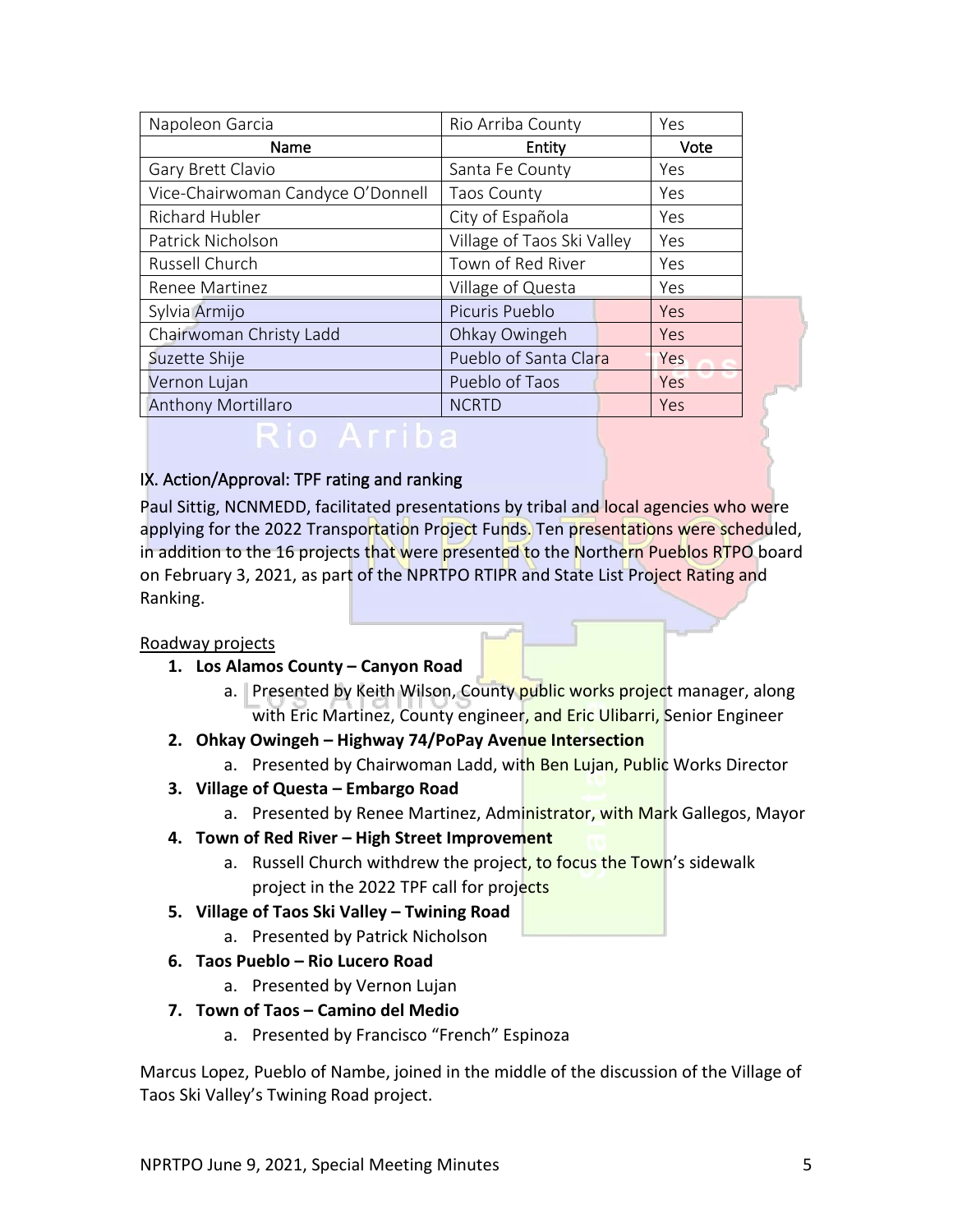# Bridge projects

- **1. Village of Questa – Llama Road Bridge #8532**
	- a. Presented by Mark Gallegos
- **2. Village of Questa – Bridge #8609**
	- a. Presented by Mark Gallegos
- **3. Rio Arriba County – CR 443 Los Pinos Bridge #8681**
	- a. Not presented to the NPRTPO board for consideration

Jason Silva, Taos County, confirmed that the County was withdrawing the full reconstruction of Pilar Bridge from consideration, and only advancing the Pilar Bridge Rehabilitation and Maintenance.

Paul Sittig, NCNMEDD, reiterated that the intent of this day's rating and ranking were only to present and rate those projects that had not previously been presented and rated, and he would combine the previously ratings with the ratings from this meeting for a final ranked list. Mr. Sittig provided a link to an online Google Forms document, where each entity could rank each project presented today. Mr. Sittig said he would do what he could to present the final ranking after the ratings were all in.

Anthony Mortillaro noted that NCRTD was not included in the list of possible entities to rate and rank projects. Mr. Sittig assigned NCRTD to identify themselves as "Jicarilla Apache Nation" today, as no members of the Nation were present in the meeting. Mr. Sittig also noted that the results will be presented in aggregate, and no individual entities' ratings would be presented.

Lesah Sedillo, NCNMEDD, offered that she and Mr. Sittig could confer after the meeting to review the combined ranking, to ensure that proper procedures were followed to combine results from the prior and current project rating, before distributing the results via email to the members. She suggested that the ranking could be submitted to NMDOT, and the ranking could receive final approval from the NPRTPO board at a later date, as formal RTPO approval of the ranking is not part of the required submittal to NMDOT. Vernon Lujan, Taos Pueblo, made a motion to table the final approval of the rating and ranking of the 2022 Transportation Project Fund. Lillian Garcia, Pueblo of San Ildefonso, seconded the motion. The motion was unanimously supported by a voice vote.

Chairwoman Ladd called for a motion to table along the remaining agenda items X through XIV. Patrick Nicholson, Village of Taos Ski Valley, made that motion, and Vernon Lujan, Taos Pueblo, seconded the motion. The motion was unanimously supported by a voice vote.

Chairwoman Ladd called for a motion to adjourn the meeting. Napoleon Garcia, Rio Arriba County, made the motion, and Vernon Lujan, Taos Pueblo, seconded the motion. The motion was unanimously supported by a voice vote.

The meeting was adjourned at 1:26 PM.